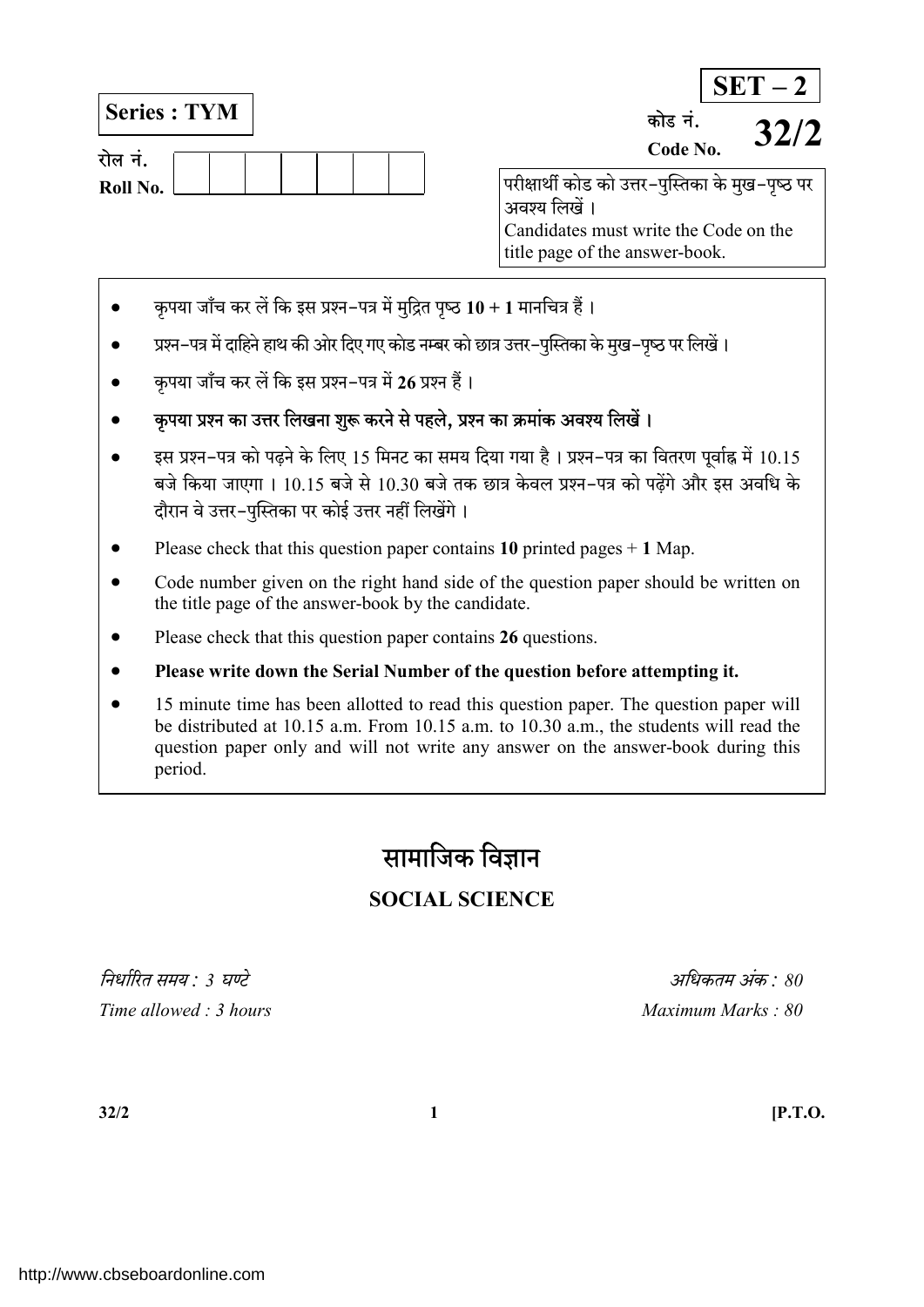## सामान्य निर्देश :

- (i) इस प्रश्न-पत्र में कुल 26 प्रश्न हैं । **सभी** प्रश्न **अनिवार्य** हैं ।
- (ii) प्रत्येक प्रश्न के अंक उसके सामने दिए गए हैं ।
- (iii) प्रश्न संख्या 1 से 7 तक अति लघु–उत्तरीय प्रश्न हैं । प्रत्येक प्रश्न 1 अंक का है ।
- (iv) प्रश्न संख्या 8 से 18 तक प्रत्येक प्रश्न 3 अंक का है । इनमें से प्रत्येक प्रश्न का उत्तर 80 शब्दों से अधिक का नहीं होना चाहिए ।
- (v) प्रश्न संख्या 19 से 25 तक प्रत्येक प्रश्न 5 अंक का है । इनमें से प्रत्येक प्रश्न का उत्तर 100 शब्दों से अधिक का नहीं होना चाहिए ।
- (vi) प्रश्न संख्या 26 मानचित्र से सम्बंधित है । इसके दो भाग हैं 26(A) और 26(B)। 26(A) 2 अंक का इतिहास से तथा 26(B) 3 अंक का भूगोल से है । मानचित्र का प्रश्न पूर्ण होने पर उसे अपनी उत्तर– पुस्तिका के साथ नत्थी करें ।
- (vii) पूर्ण प्रश्न-पत्र में विकल्प नहीं हैं । फिर भी कई प्रश्नों में आंतरिक विकल्प हैं । ऐसे सभी प्रश्नों में से प्रत्येक से आपको **एक** ही विकल्प हल करना है ।

#### General Instructions :

- $(i)$  The question paper has 26 questions in all. All questions are compulsory.
- (ii) Marks are indicated against each question.
- (iii) Questions from serial number 1 to 7 are Very Short Answer type Questions. Each question carries one mark.
- (iv) Ouestions from serial number  $\boldsymbol{8}$  to  $\boldsymbol{18}$  are 3 marks questions. Answers of these questions should not exceed 80 words each.
- (v) Ouestions from serial number 19 to 25 are 5 marks questions. Answers of these questions should not exceed 100 words each.
- (vi) Question number 26 is a map question. It has two parts  $26(A)$  and  $26(B)$ . 26(A) of 2 marks from History and 26(B) of 3 marks from Geography. After completion attach the map inside your answer book.
- (vii) There is no overall choice. However, internal choice has been provided in some questions. You have to attempt only **one** of the alternatives in all such-questions.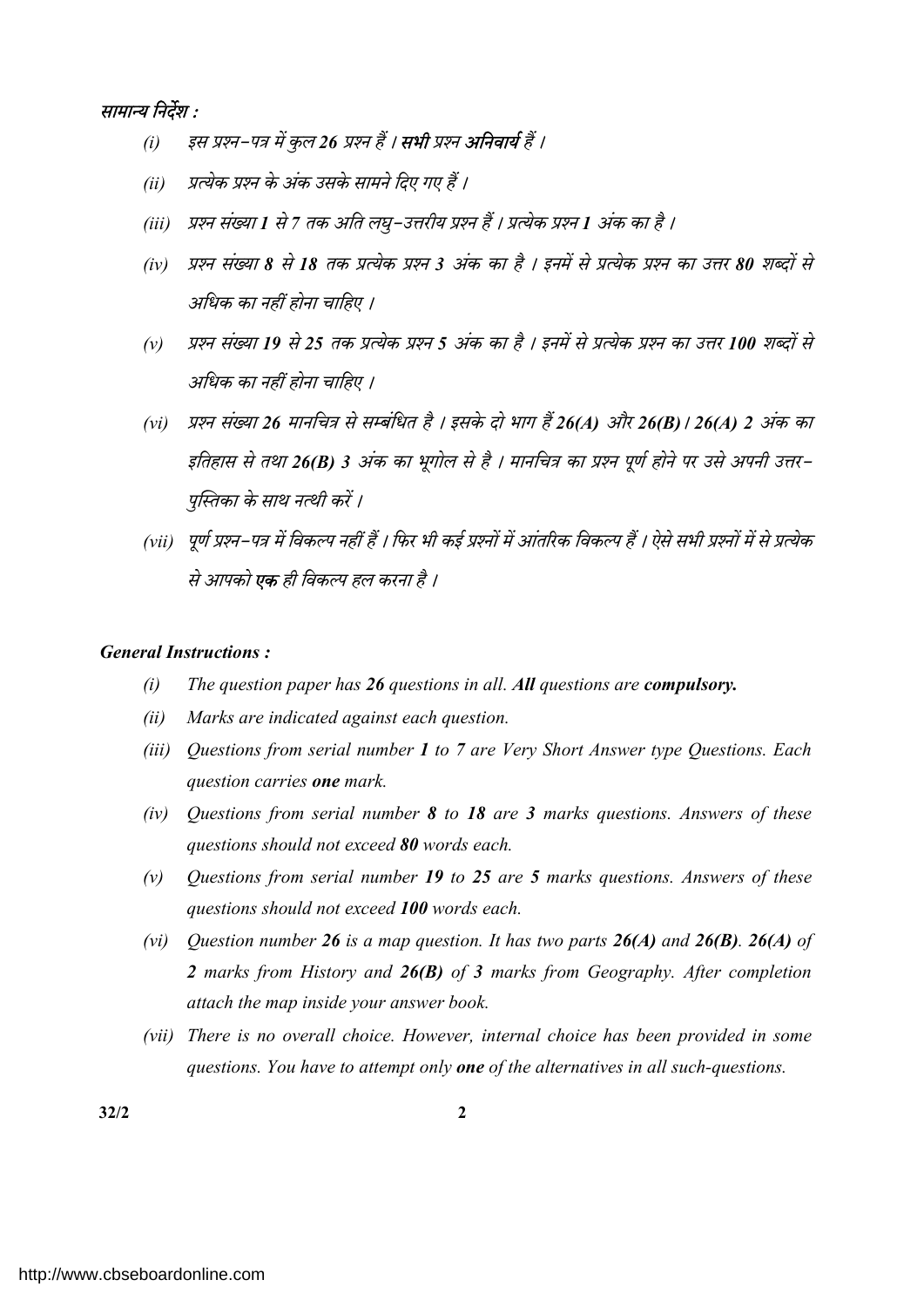| 2. | 'A challenge is not just any problem but an opportunity for progress.' Analyse the<br>statement. |              |
|----|--------------------------------------------------------------------------------------------------|--------------|
|    |                                                                                                  |              |
|    |                                                                                                  |              |
|    | उत्पत्ति के आधार पर संसाधनों का वर्गीकरण कीजिए।                                                  | 1            |
|    | Classify resources on the basis of origin.                                                       |              |
| 3. | 'रोमन कैथलिक चर्च' ने प्रकाशकों और पुस्तक विक्रेताओं पर पाबंदियाँ क्यों लगाई ?                   | 1            |
|    | अथवा                                                                                             |              |
|    | उपन्यास जनभाषा का उपयोग क्यों करते हैं ?                                                         |              |
|    | Why did the Roman Catholic Church impose control over publishers and booksellers ?               |              |
|    | <b>OR</b>                                                                                        |              |
|    | Why do novels use vernacular?                                                                    |              |
|    |                                                                                                  |              |
| 4. | 1885 में यूरोप के ताकतवर देशों की बर्लिन में बैठक क्यों हुई ?                                    | $\mathbf{1}$ |
|    | अथवा                                                                                             |              |
|    |                                                                                                  |              |
|    | सत्रहवीं और अठारहवीं शताब्दियों में यूरोपीय शहरों के सौदागर गाँवों की ओर रुख क्यों करने लगे थे ? |              |
|    | अथवा                                                                                             |              |
|    | 1887 में लिवरपूल के एक जलपोत मालिक चार्ल्स बूथ ने ईस्ट एंड (पूर्वी छोर) में लंदन के अल्पकुशल     |              |
|    | मजदूरों का पहला सामाजिक सर्वेक्षण क्यों किया ?                                                   |              |
|    | Why were big European powers met in Berlin in 1885?                                              |              |
|    | <b>OR</b>                                                                                        |              |
|    | Why were merchants from towns in Europe began to move countryside in seventeenth                 |              |
|    | and eighteenth centuries?                                                                        |              |

 Why did Charles Booth, a Liverpool ship owner conduct the first social survey of low skilled workers in the East End of London in 1887 ?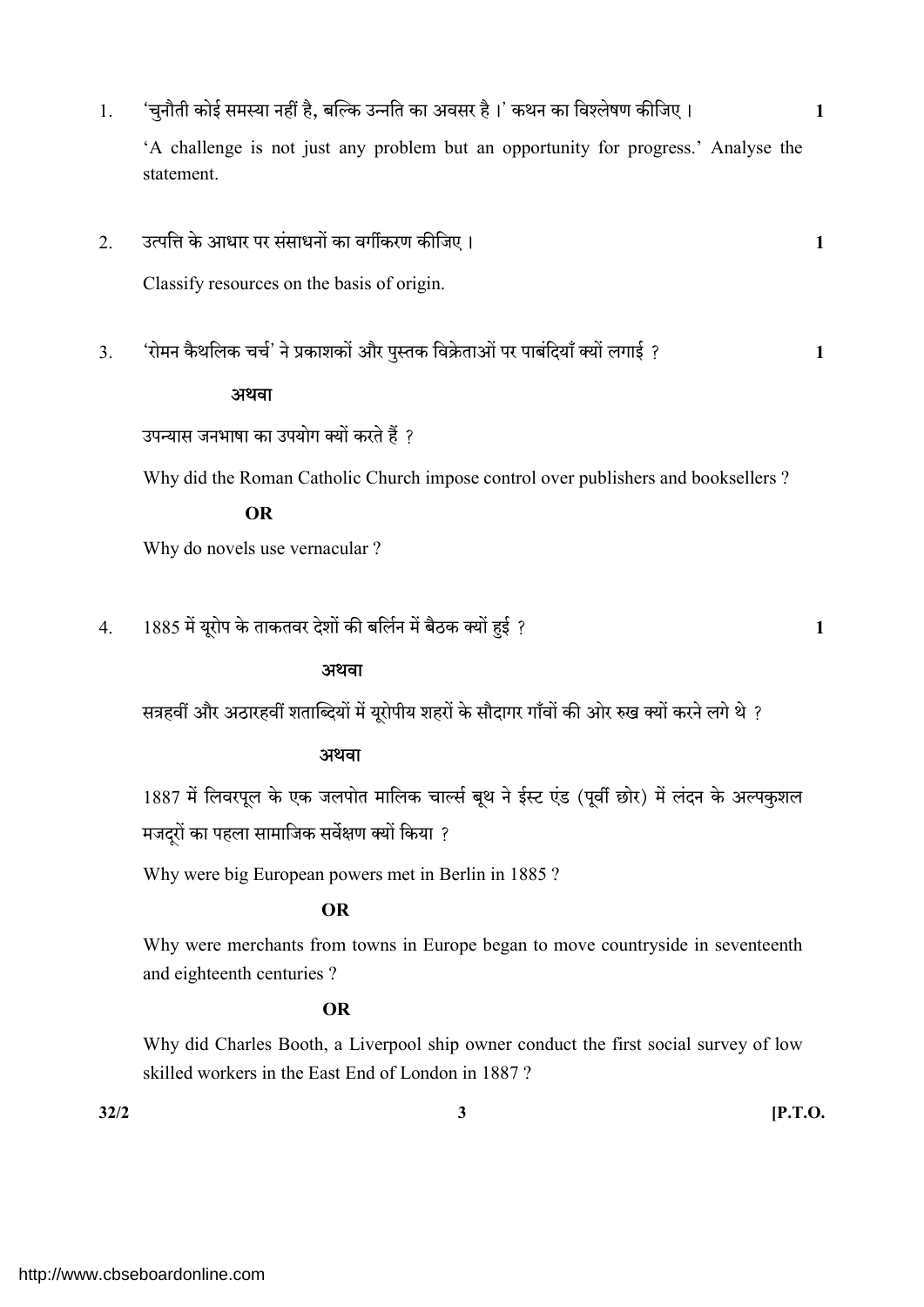5. जब हम प्राकृतिक संसाधनों का उपयोग करके वस्तुओं का उत्पादन करते हैं, तो इस प्रकार की गतिविधियाँ ? 1

When we produce goods by exploiting natural resources, in which category of economic sector such activities come ?

- 6. साख (ऋण) के अनौपचारिक क्षेत्रक के कोई दो उदाहरण दीजिए ।  $\frac{1}{2} + \frac{1}{2} = 1$ Give any two examples of informal sector of credit.
- 7. ½ + ½ = 1 State any two goals of development other than income.
- 8. सामाजिक विभाजन की राजनीति के परिणामों को निर्धारित करने वाले तीन कारकों की व्याख्या कीजिए ।

 $3 \times 1 = 3$ 

Explain the three factors that are crucial in deciding the outcome of politics of social divisions.

- 9. तीसरे प्रकार की शासक व्यवस्था को अधिक प्रभावी और शक्तिशाली बनाने के लिए 1992 में 'भारतीय संविधान' में किए गए संशोधन के किन्हीं तीन प्रावधानों का वर्णन कीजिए ।  $3 \times 1 = 3$ Describe any three provisions of amendment made in 'Indian Constitution' in 1992 for making 'Three-Tier' government more effective and powerful.
- 10. "धर्म-निरपेक्षता कुछ व्यक्तियों या पार्टियों की एक विचारधारा नहीं है, परंतु यह हमारे देश की नींवों में से एक है।" कथन की परख कीजिए ।  $3 \times 1 = 3$

"Secularism is not an ideology of some political parties or persons, but it is one of the foundations of our country." Examine the statement.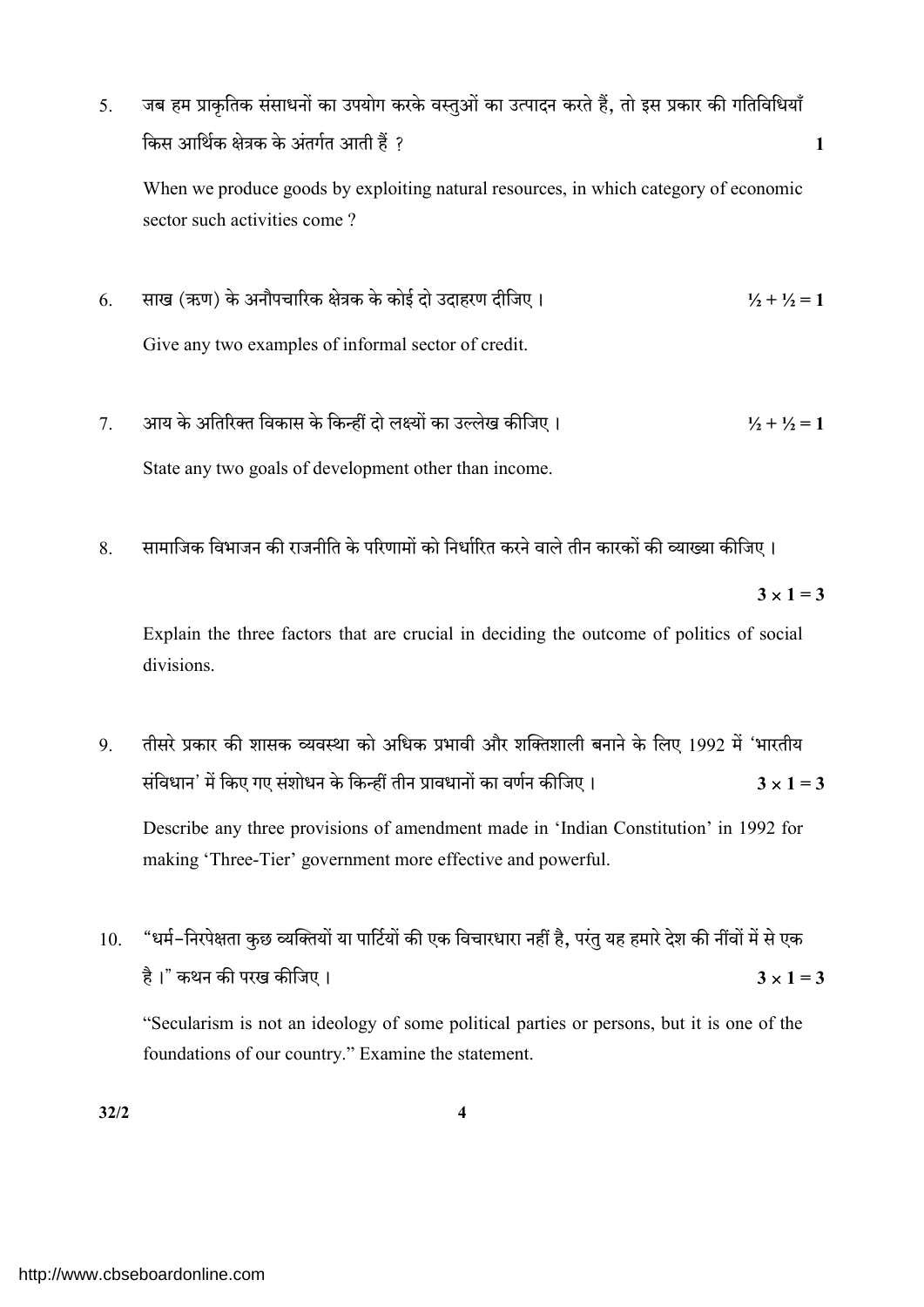- 11. धारणीयता का मुद्दा विकास के लिए किस प्रकार महत्त्वपूर्ण है ? उदाहरणों सहित व्याख्या कीजिए ।  $3 \times 1 = 3$ How is the issue of sustainability important for development ? Explain with examples.
- 12. देश के विकास के लिए सस्ता और सामर्थ्य के अनुकूल कर्ज आवश्यक क्यों है ? किन्हीं तीन कारणों की 3 1 = 3

Why is cheap and affordable credit important for the country's development ? Explain any three reasons.

- 13. संगठित और असंगठित क्षेत्र की सेवा शर्तों में अंतर स्पष्ट कीजिए।  $3 \times 1 = 3$ Distinguish the service conditions of organized sector with that of unorganized sector.
- 14. बाजार में शोषण से बचाने के लिए उपभोक्ताओं में जागरूकता कैसे फैलाई जा सकती है ? किन्हीं तीन तरीकों को स्पष्ट कीजिए ।  $3 \times 1 = 3$

How can consumer awareness be spread among consumers to avoid exploitation in the market place ? Explain any three ways.

15. "सघन और सक्षम परिवहन का जाल स्थानीय और राष्ट्रीय विकास हेतु पूर्व-अपेक्षित है।" कथन का 3 1 = 3

"Dense and efficient network of transport is a pre-requisite for local and national development." Analyse the statement.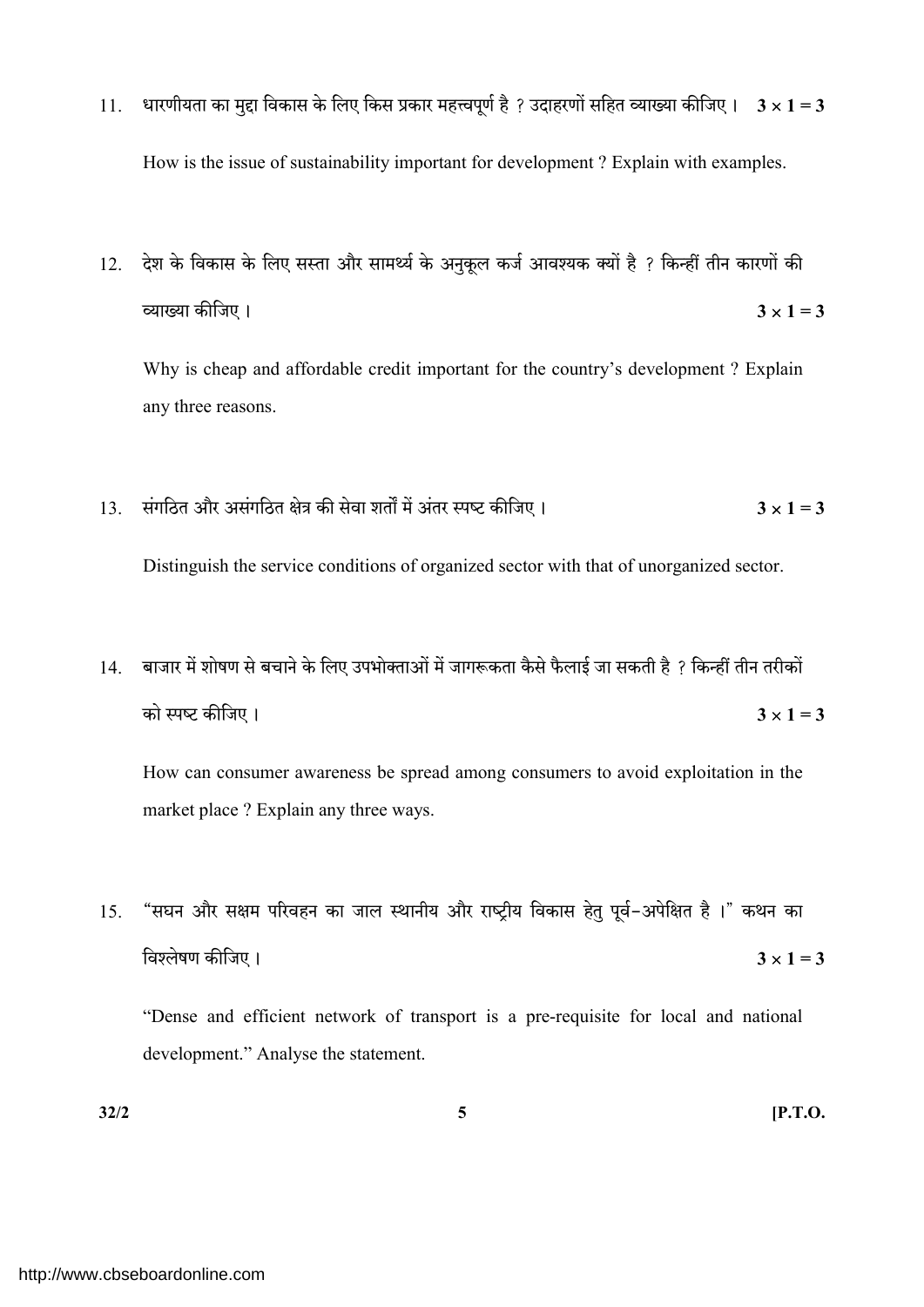16. भारत में उद्योगों की बढ़ती हुई संख्या के कारण अलवणीय जल संसाधनों पर दबाव किस प्रकार बढ़ रहा है ? 3 1 = 3

How has the ever increasing number of industries in India made worse position by exerting pressure on existing fresh water resources ? Explain.

17. "'मुद्रण क्रांति' ने सूचना और ज्ञान से उनके संबंधों को बदलकर लोगों की जिन्दगी बदल दी।" कथन का 3 1 = 3

### अथवा

जेन ऑस्टिन और शारलॉट ब्रॉण्ट द्वारा क्रमशः लिखित 'प्राइड एण्ड प्रेज्यडिस' तथा 'जेन आयर' उपन्यासों की विषय-वस्तु में अंतर स्पष्ट कीजिए।

 "The 'Print Revolution' had transformed the lives of people changing their relationship to information and knowledge." Analyse the statement.

### OR

 Distinguish between the themes of 'Pride and Prejudice' and 'Jane Eyre' novels written by Jane Austen and Charlotte Bronte respectively.

18. 'रिन्डरपेस्ट' का 1890 के दशक में अफ़्रीका के लोगों की आजीविका और स्थानीय अर्थव्यवस्था पर पडे प्रभावों का वर्णन कीजिए ।  $3 \times 1 = 3$ 

#### अथवा

19वीं शताब्दी में भारतीय बुनकरों की किन्हीं तीन प्रमुख समस्याओं का वर्णन कीजिए।

## अथवा

19वीं शताब्दी के दौरान लंदन को साफ-सुथरा करने के लिए उठाए गए किन्हीं तीन कदमों का वर्णन कीजिए।

Describe the impact of 'Rinderpest' on people's livelihoods and local economy in Africa in the 1890s.

## OR

 Describe any three major problems faced by Indian cotton weavers in nineteenth century.

## OR

Describe any three steps taken to clean up London during nineteenth century.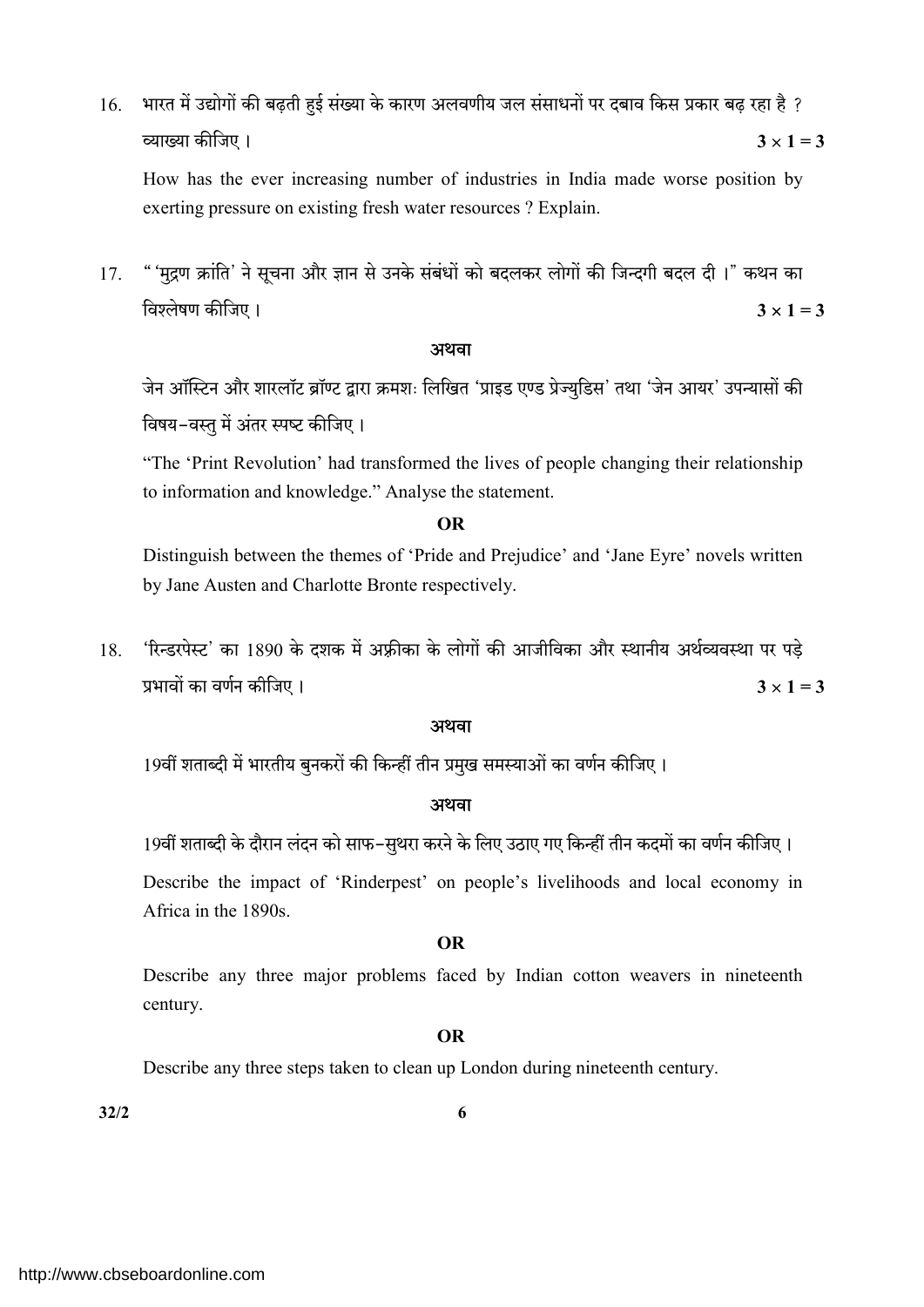19. "व्यक्ति की आजादी और गरिमा के मामले में लोकतांत्रिक व्यवस्था किसी भी अन्य शासन प्रणाली से काफी आगे है।" इस कथन को न्यायसंगत ठहराइए।  $5 \times 1 = 5$ 

#### अथवा

"लोकतांत्रिक शासन व्यवस्थाएँ शांति और सदभाव का जीवन जीने में नागरिकों के लिए मददगार साबित होती है।" इस कथन को न्यायसंगत ठहराइए।

"Democracy stands much superior to any other form of government in promoting dignity and freedom of the individual." Justify this statement.

#### OR

 "Democracies lead to peaceful and harmonious life among citizens." Justify this statement.

20. विदेशी व्यापार किस प्रकार विभिन्न देशों के बाजारों का एकीकरण कर रहा है ? उदाहरणों सहित व्याख्या 5 1 = 5

#### अथवा

हम अपने दैनिक जीवन में वैश्वीकरण के प्रभावों का किस प्रकार अनुभव करते हैं ? उदाहरणों सहित व्याख्या कीजिए।

How has foreign trade been integrating markets of different countries ? Explain with examples.

#### OR

How do we feel the impact of globalization on our daily life ? Explain with examples.

- 21. लोकतंत्र में राजनीतिक दलों के किन्हीं पाँच प्रमुख कार्यों का वर्णन कीजिए।  $5 \times 1 = 5$ Describe any five major functions of political parties performed in a democracy.
- 22. यूरोप में 1871 के बाद बाल्कन क्षेत्र में बनी विस्फोटक परिस्थितियों का वर्णन कीजिए। 5 x 1 = 5

#### अथवा

वियतनाम में उपनिवेशवाद के विरुद्ध भावनाओं के विकास में विभिन्न धार्मिक समूहों की भूमिका का वर्णन कीजिए।

Describe the explosive conditions prevailed in Balkans after 1871 in Europe.

#### OR

 Describe the role of different religious groups in the development of anti-colonial feelings in Vietnam.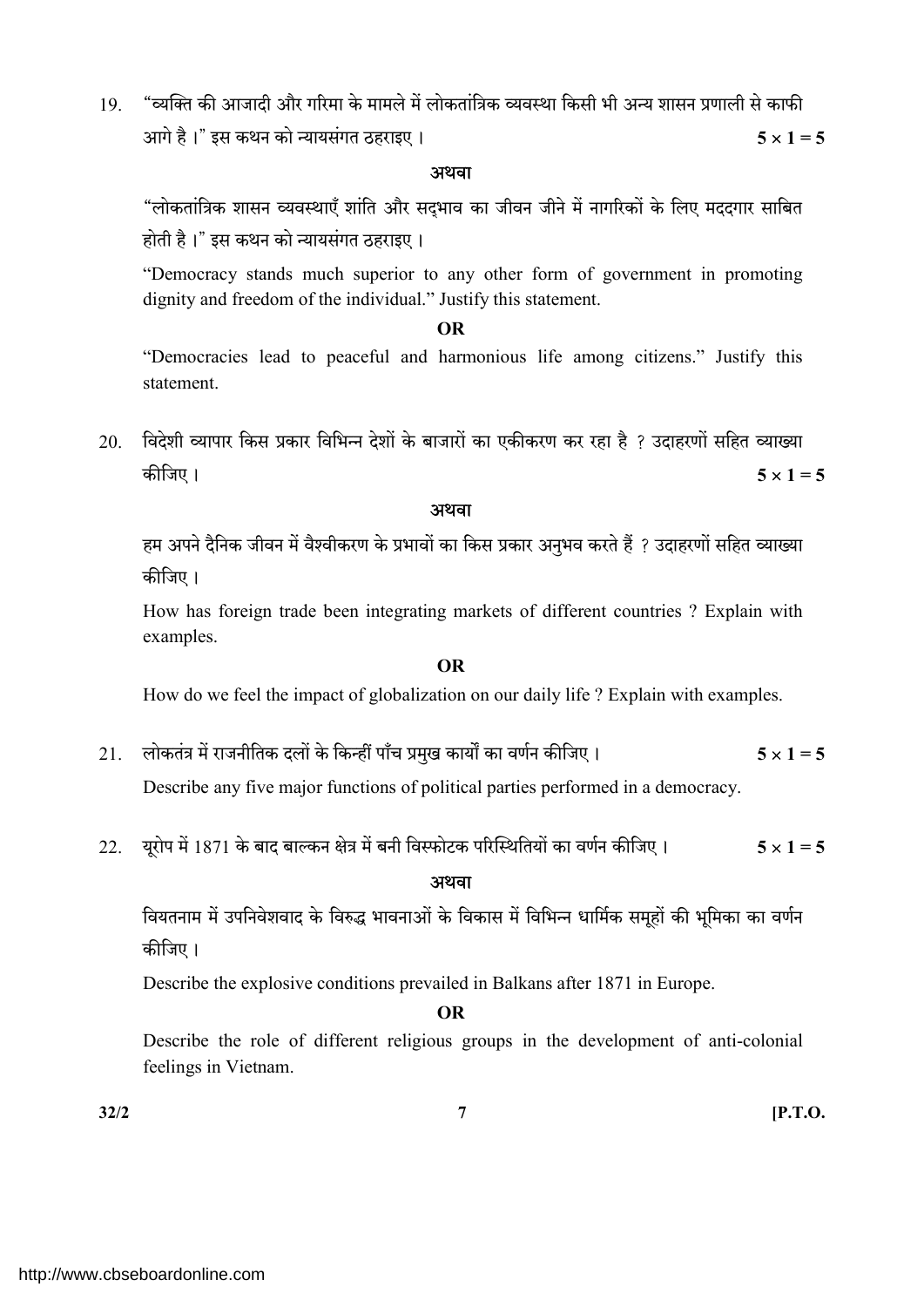23. किसी देश की आर्थिक उन्नति विनिर्माण उद्योगों के विकास से क्यों मापी जाती है ? उदाहरणों सहित व्याख्या 5 1 = 5

Why is the economic strength of a country measured by the development of manufacturing industries ? Explain with examples.

24. 'असहयोग आंदोलन' किस प्रकार शहरी मध्य वर्ग की हिस्सेदारी के साथ शहरों में शुरू हुआ ? आर्थिक मोर्चे पर इसके प्रभावों की व्याख्या कीजिए ।  $2 + 3 = 5$ 

## अथवा

कांग्रेस, संगठन में महिलाओं को किसी भी महत्त्वपूर्ण पद पर जगह देने से क्यों हिचकिचाती रही ? महिलाओं ने सविनय अवज्ञा आंदोलन में किस प्रकार भाग लिया ? स्पष्ट कीजिए।

How did Non-Cooperation movement start with participation of middle class people in the cities ? Explain its impact on the economic front.

### OR

 Why was Congress reluctant to allow women to hold any position of authority within the organisation ? How did women participate in Civil Disobedience Movement ? Explain.

25. "1980 व 1990 के दशक में भारत सरकार ने कृषि सुधार के लिए अनेक संस्थागत तथा प्रौद्योगिकीय सुधारों की शुरुआत की ।" इस कथन की उदाहरणों सहित पृष्टि कीजिए ।  $5 \times 1 = 5$ 

## स्त्रीय संस्थान के साथ संस्थान के संस्थान के संस्थान के संस्थान के संस्थान के संस्थान के संस्थान के संस्थान के

भारत में प्रचलित 'गहन जीविका कृषि' और 'वाणिज्यिक कृषि' की तुलना कीजिए।

"The Government of India has introduced various institutional and technological reforms to improve agriculture in the 1980s and 1990s." Support this statement with examples.

#### OR

 Compare 'intensive subsistence farming' with that of 'commercial farming' practiced in India.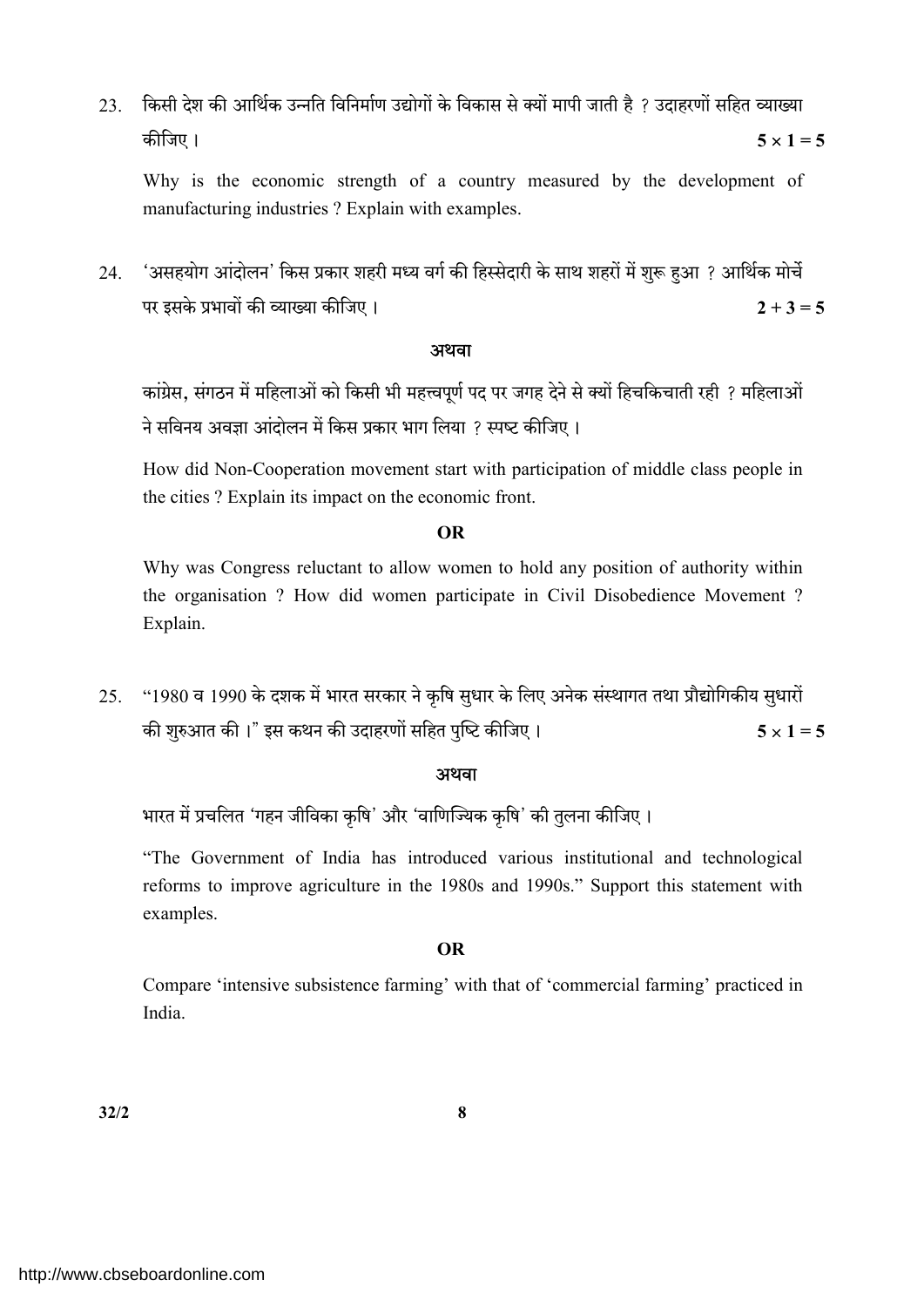- 26. (A) दो लक्षण a और b दिए गए भारत के राजनीतिक रेखा-मानचित्र में अंकित किए गए हैं। इन लक्षणों को निम्नलिखित जानकारी की सहायता से पहचानिए और उनके सही नाम उनके निकट खींची गई रेखाओं पर लिखिए :  $2 \times 1 = 2$ 
	- (a) वह स्थान जहाँ भारतीय राष्ट्रीय कांग्रेस का अधिवेशन हुआ।
	- (b) वह स्थान जहाँ गाँधीजी ने सूती मिल मजदुरों के पक्ष में सत्याग्रह किया।
	- (B) इसी दिए गए भारत के राजनीतिक रेखा-मानचित्र में निम्नलिखित को उपयुक्त चिहनों से दर्शाइए और उनके नाम लिखिए :  $3 \times 1 = 3$ 
		- $(i)$  राजा साँसी अंतर्राष्टीय हवाई-पत्तन
		- $(ii)$  भद्रावती लोहा एवं इस्पात संयंत्र
		- (iii) पश्चिमी बंगाल का सॉफ्टवेयर टेक्नोलॉजी पार्क
	- (A) Two features a and b are marked on the given political outline map of India. Identify these features with the help of the following information and write their correct names on the lines marked near them :
		- (a) The place where the Indian National Congress Session was held.
		- (b) The place where Gandhiji organized 'Satyagraha' in favour of cotton mill workers.
	- (B) Locate and label the following with appropriate symbols on the same given outline political map of India.
		- (i) Raja Sansi International Airport
		- (ii) Bhadravati Iron and Steel Plant
		- (iii) Software Technology Park of West Bengal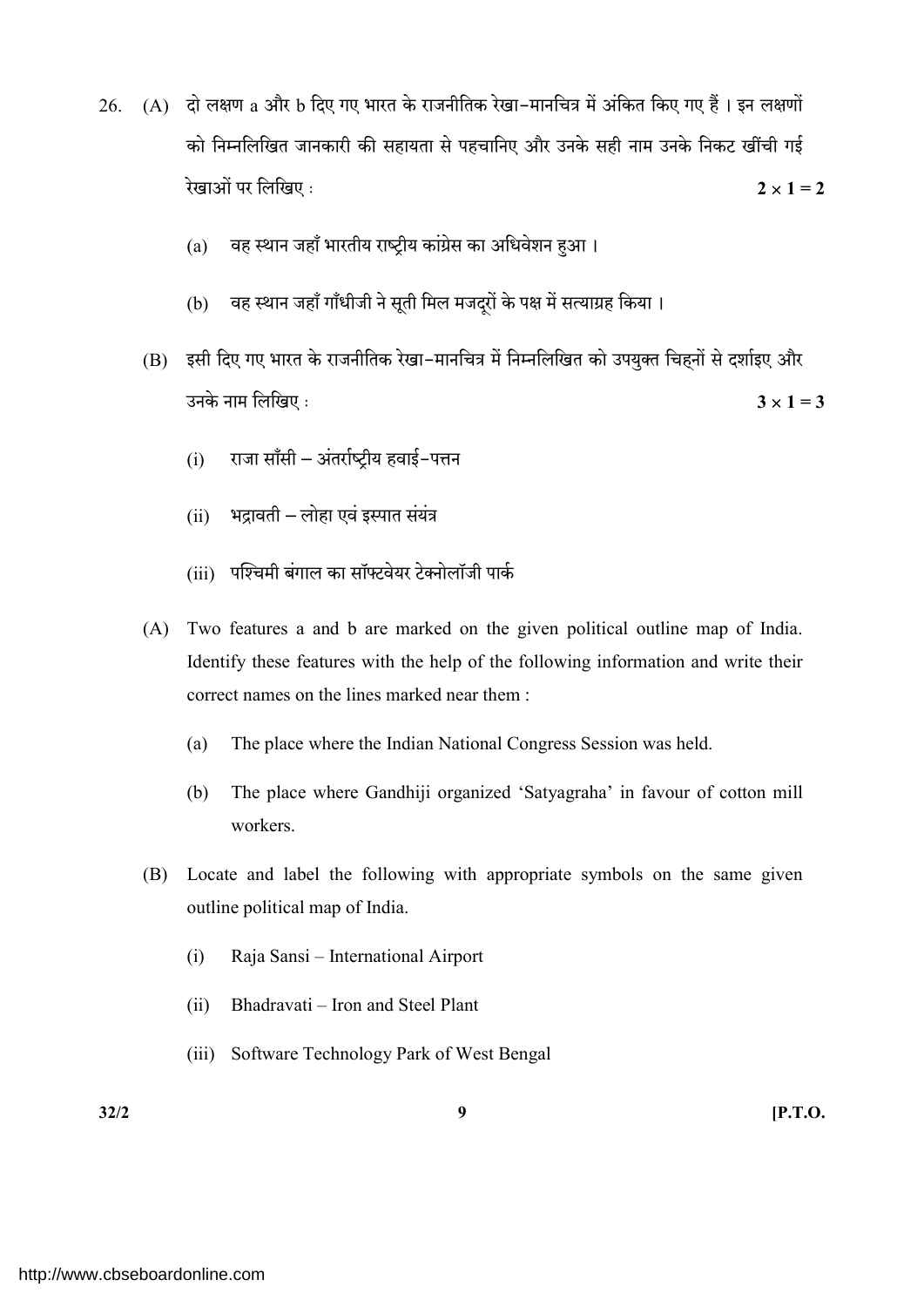## नोट: निम्नलिखित प्रश्न केवल दृष्टिबाधित परीक्षार्थियों के लिए प्रश्न संख्या 26 के स्थान पर हैं: 5  $\times$  1 = 5

- (i) उस राज्य का नाम लिखिए जहाँ नील की खेती करने वाले किसानों ने सत्याग्रह किया था।
- (ii) उस राज्य का नाम लिखिए जहाँ गांधीजी ने नमक कानून तोड़ा था।
- (iii) उस राज्य का नाम लिखिए जहाँ राजा साँसी अंतर्राष्टीय हवाई-पत्तन स्थित है।
- (iv) उस राज्य का नाम लिखिए जहाँ सलेम लोहा एवं इस्पात संयंत्र स्थित है।
- (v) उस राज्य का नाम लिखिए जहाँ नरोरा आणविक ऊर्जा संयंत्र स्थित है।

## Note: The following questions are for the Visually Impaired candidates only in lieu of Q. No. 26 :

- (i) Name the state where the Indigo planters organized Satyagraha.
- (ii) Name the state where Gandhiji violated the Salt Law.
- (iii) Name the state where Raja Sansi International Airport is located.
- (iv) Name the state where Salem Iron and Steel Plant is located.
- (v) Name the state where Narora Nuclear Power Plant is located.